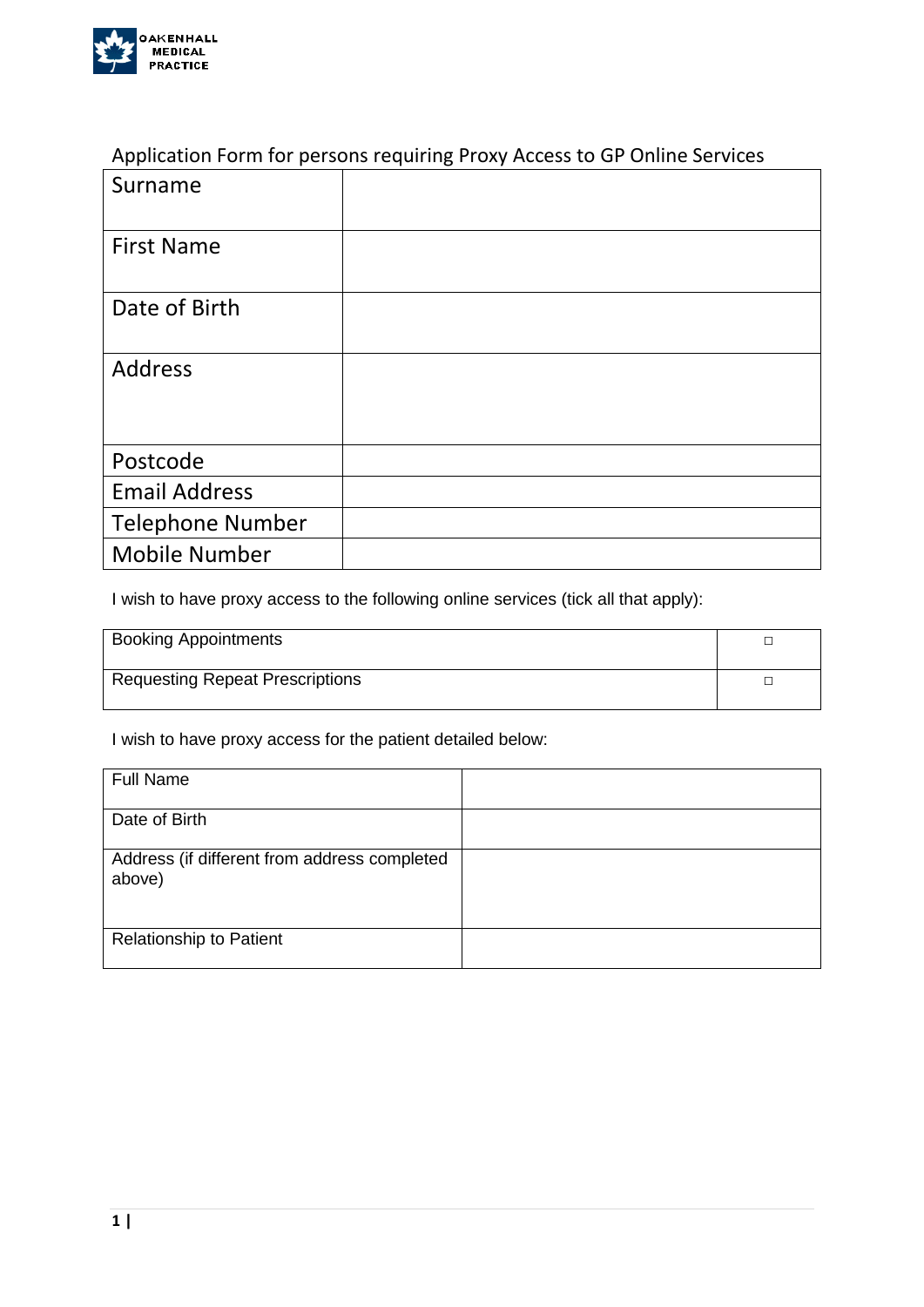

#### I confirm that I am supplying the following evidence:

| <b>Proxy Access</b> | 1. Patient's Birth Certificate to verify parental         | П      |
|---------------------|-----------------------------------------------------------|--------|
| for Child           | responsibility                                            |        |
| aged 10 and         | 2. Person requiring Proxy Access: Photo ID and Proof      | п      |
| under               | of residency                                              |        |
| Proxy Access        | 1. Patient's Birth Certificate to verify parental         | $\Box$ |
| for Child aged      | responsibility                                            |        |
| $11 - 13$           | 2. Person requiring Proxy Access: Photo ID and Proof      | □      |
|                     | of Residency                                              |        |
|                     | I understand that additional information may be required, | П      |
|                     | and this could involve a routine booked appointment with  |        |
|                     | the Practice Manager or GP                                |        |
| <b>Proxy Access</b> | 1. Patient's Photo ID and Proof of Residency              | $\Box$ |
| for Person Aged     | 2. Person requiring Proxy Access's Birth Certificate      | □      |
| 13 years and        | and Photo ID                                              |        |
| over                |                                                           |        |
|                     | I understand that additional information may be required, | $\Box$ |
|                     | and this could involve a routine booked appointment with  |        |
|                     | the Practice Manager or GP.                               |        |
|                     |                                                           |        |
|                     | In the event of mental incapacity the following evidence  | $\Box$ |
|                     | must be viewed, which will be verified that this has been |        |
|                     | registered with the Office of the Public Guardian.        |        |
|                     | Lasting Power of Attorney for Health and Welfare          |        |
|                     |                                                           |        |
|                     |                                                           |        |

# Application for online access to my medical record

I wish to access the above medical record online and understand and agree with each statement (please tick).

| I have read and understood the information on the reverse of this form                                                                              |  |
|-----------------------------------------------------------------------------------------------------------------------------------------------------|--|
| I will be responsible for the security of the information that I see or download                                                                    |  |
| If I choose to share my information with anyone else, this is at my own risk                                                                        |  |
| I will contact the practice as soon as possible if I suspect that my account has<br>been accessed by someone without my agreement                   |  |
| If I see information in my record that is not about me, or is inaccurate I will log<br>out immediately and contact the practice as soon as possible |  |

| Signature | Date |  |
|-----------|------|--|
|           |      |  |
|           |      |  |
|           |      |  |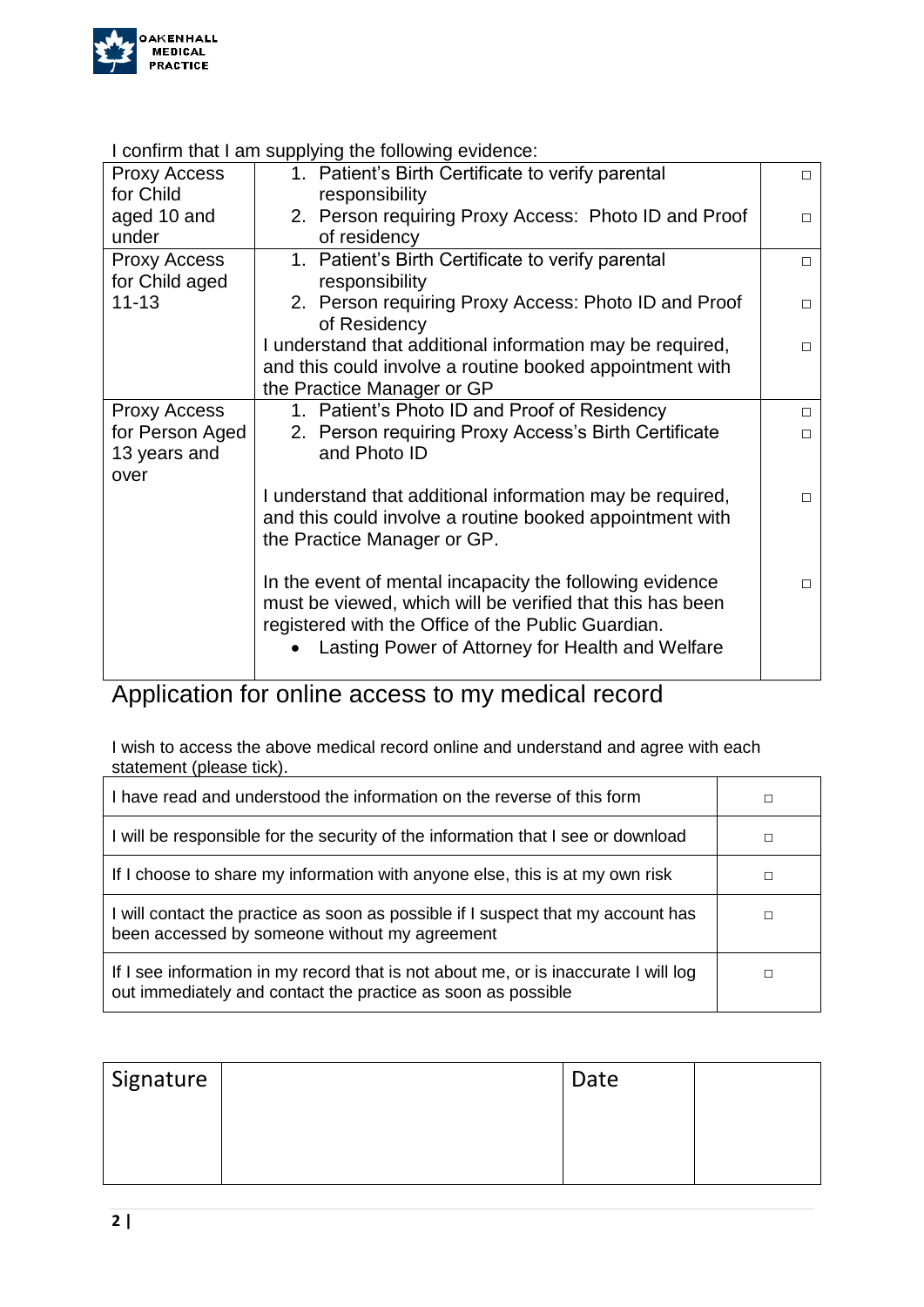

#### **For Practice Use Only**

| <b>Identity Verified</b> | Vouching $\Box$                            | Name of  | Date |
|--------------------------|--------------------------------------------|----------|------|
| Through                  | Vouching with information in record $\Box$ | Verifier |      |
| (Tick all that           | Photo ID □                                 |          |      |
| apply)                   | Proof of Residence □                       |          |      |
|                          | Lasting Power of Attorney for Health and   |          |      |
|                          | Welfare $\Box$                             |          |      |
|                          | Patient's NHS Number:                      |          |      |
| <b>Staff Name</b>        |                                            |          | Date |
| Authorising              |                                            |          |      |
| access                   |                                            |          |      |

### **Important Information – Please read before returning this form.**

If you wish, you can now use the internet/mobile phone to book appointments with a GP, request repeat prescriptions for any medications you take regularly, look at your test results, immunisations and medical records all online. Also, you can still call the surgery for any queries regarding the above services. It's your choice

**It will be your responsibility to keep your login details and password safe and secure. If you know or suspect that your record has been accessed by someone that you have not agreed should see it, then you should change your password immediately.**

If for any reason you cannot do this, we recommend that you contact the practice so that they can remove your online access until you are able to reset your password.

**If you print out any information from your records, it will be your responsibility to keep this safe and secure. If you are at all worried about keeping printed copies safe and secure, we recommend that you do not make copies at all.**

## **Before you apply for online access to your record, there are some other things to consider**

- Although the chances of any of the following happening are very small, you will be asked if you have read and understood the following before you are given login details from our staff members.
- Forgotten **History:** There may be something you have forgotten about in your record that you might find upsetting.
- **Abnormal Results or Bad News:** If your GP has given you access to test results or letters, you may see something that you find upsetting to you. This may occur before you have spoken to your doctor or while the surgery is closed and you cannot contact them.